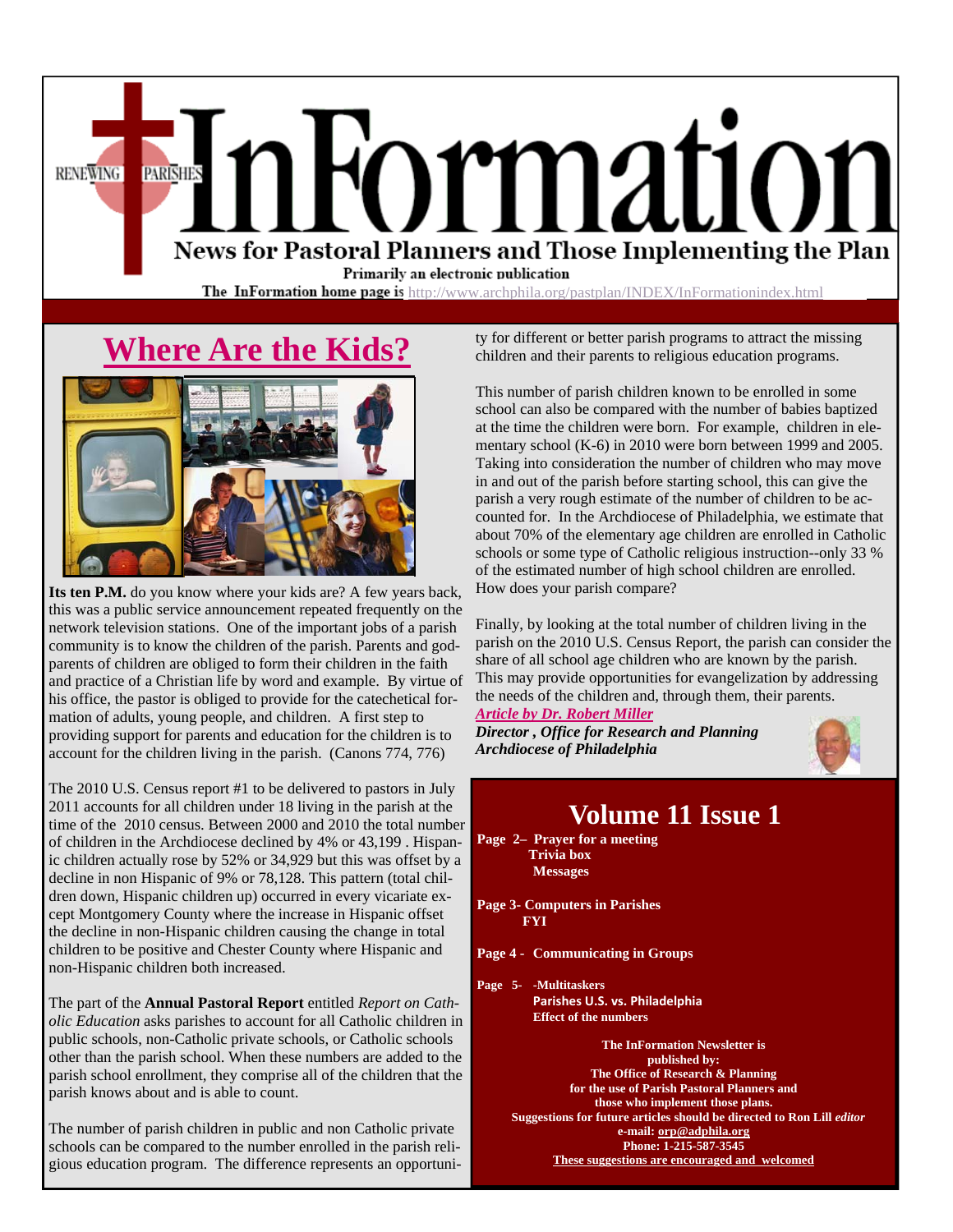



**Reading: Luke 24: 13 - 35 (Road to Emmaus)** 

**(Jesus said) "What are you discussing as you walk along?" (They responded) "We were hoping that he would be the one to redeem Israel. "(Jesus) "interpreted to them what referred to him in all the Scriptures . . .** 

#### **Reflection:**

Luke tells us that two of Jesus' disciples were walking to Emmaus; a distance of 7 miles from Jerusalem. One is Cleopas and his companion may very well have been his wife. The feast of Passover had ended-not on a joyous note with Jesus crowned King of the Jews and the Romans put out of the country, but with his ignominious death. As they traveled together they were engaged in a conversation that touched deeply into their lives and spoke of their shattered hopes. They tell the "stranger" who had joined them what had happened to Jesus, and then added, "We were hoping that he would be the one to redeem Israel...."

After laying out the "facts" to their newly-arrived traveling companion, they closed their mouths and listened to what Jesus had to say. As a result they learned to look at what hap-

 *You can print as many copies as you need. But remember to save the trees!* 

pened in their lives from another perspective. The two disciples' recognized Jesus when Jesus broke open the Scriptures and then took, blessed and shared the bread.

#### **Ask yourself**

- Are we on our "Road to Emmaus"
- The disciples recognized Jesus in the Word (Scripture). How will I reflect on God's Word?
- Will I recognize Jesus in our midst?
- To be open to change, the disciples had to close their mouths and open their ears. In what situation Can I close my mouth and listen to others?

#### **Share your thoughts?**

#### **Let us pray**

Father as we wander along this road you've mapped out for us. Please send your Spirit to enlighten us and guide us through. Please give us the insight to recognize Jesus among us. Please give us ears to hear him, and sensitivity to understand. Please give us a willingness to change our mind when it's needed.

We pray in Jesus name Amen

The Philadelphia Archdiocesan Office for Research and Planning is among the 13% of online Americans on Twitter. Get all **Follow Us**  $On$ our latest research and numbers by following http://twitter.com/PhillyCatholic



**trained and experienced Resource people. Contact us at:** *The Archdiocese of Philadelphia 222 n. 17th Street Rm.216 Phila. Pa 19103 Note:* **Phone** 215-587-3545 **E-mail** orp@adphila.org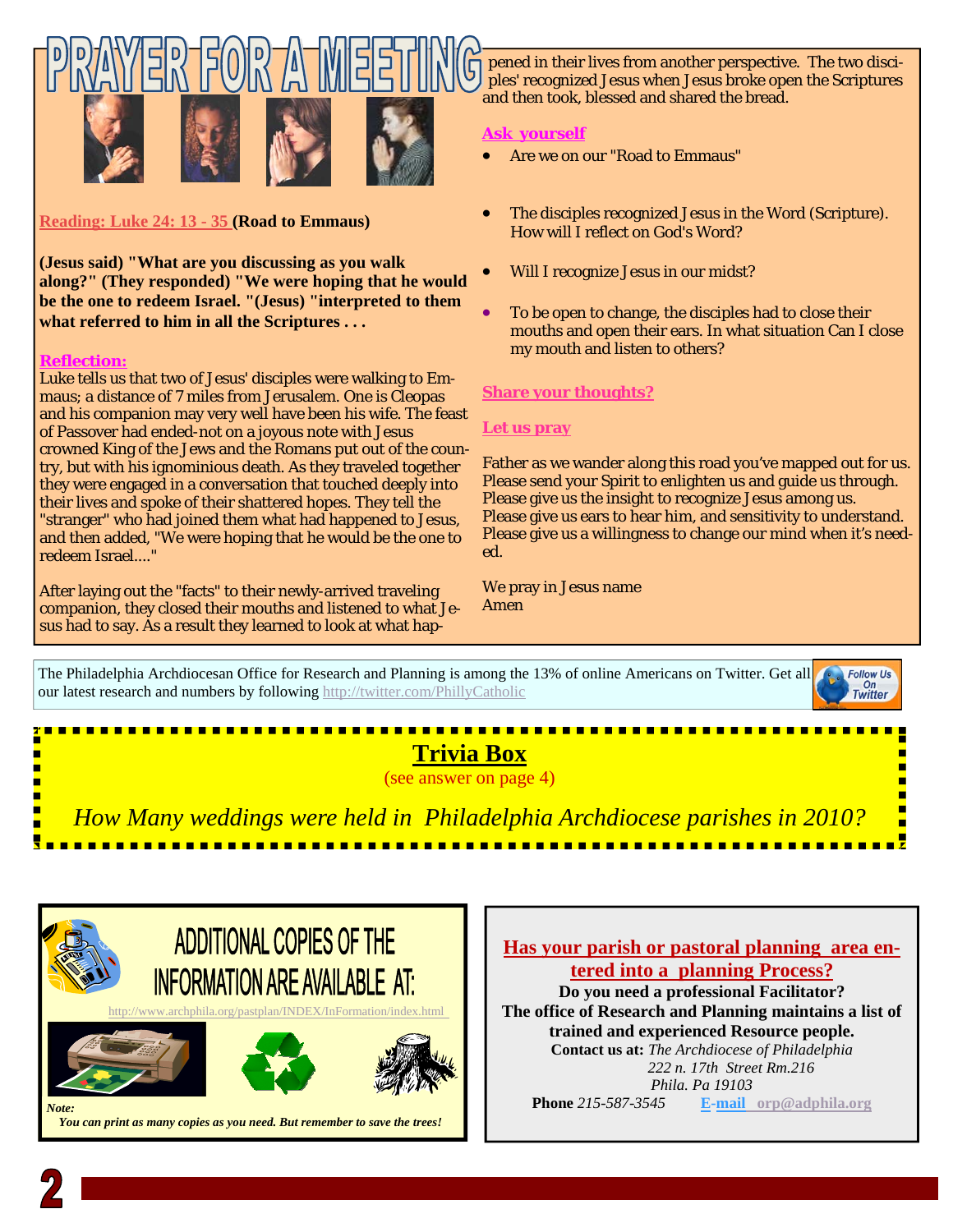# omputers in Parishes

In a rapidly evolving culture, people are no longer home during office hours. The parish can no longer expect moms to host parish committee meetings in their living rooms at 10:00 am every Tuesday. And if a pastor visits unannounced, he will probably be greeted on the front steps, and will remain there, standing, for the quick duration of the call. In just a few short years, pastoral visits have changed dramatically, along with all of our communication. I remember when it started. Twenty six years ago, my oldest son was five. My wife and I decided that it might be a good idea for him to get some experience with this new toy. I soon went from not knowing what the Internet was to obtaining an email address. Now, I depend so heavily on the Internet that I could not do my daily work without it. And things are expanding even more rapidly. Every parish needs a website, and educational resources are increasingly coming in the form of blogs, podcasts, webinars, and social networking sites. I try to stay on top of such developments, yet these changes continue to happen so quickly that I often feel I'm many miles away from the cutting edge.

Today, communication between pastors and parishioners no longer occurs chiefly through spoken word—or even through letters and newsletters. More often, it takes place as people use computers to respond to one another. The forms of communication are evolving rapidly from emails, to text messaging, to social networking sites and we are not sure what might be on the horizon.

It would be easy for seasoned parish leaders to be irritated by these new developments. We could throw up our hands and assume all this is for the young; that it's too complicated for most of us to comprehend. I've heard pastors protest, "Are we going to be spending so much time handcuffed to our computers that it keeps us from real ministry?"

Even though it feels like an either/or proposition—as if we must choose to spend time with either our parish community or the computer—it is not. When a pastor friend of mine tells me about the carefully crafted emails about deep pastoral issues that appear in his inbox in the middle of the night, I know we cannot ignore the radical changes of the last twenty years, nor can we disregard the evolutions in the years to come. Time on the computer is real ministry. The need to minister in our current reality is more compelling than nostalgia over personal face to face contacts of years gone by. Moreover, we need to be thankful a parishioner has a keyboard and screen to "talk" to late at night. At times the web becomes a needed lifeline for depressed or anxious friends.

As a father of recent college students and a part time instructor in universities today, I watch the amazing speed at which students text -message each other. They don't even need to look down as their nimble thumbs race over their tiny cell-phone keyboards. As I see young professionals tapping out messages on their iPhones , I'm reminded that I need to keep on top of the shifts. (perhaps more useful pews that have holders for PDAs.)

The shift—as impersonal as it sounds, and as removed as it is from our complicated and rich facial landscapes—can be strangely

intimate. I'm tangled up in a tight web of people right now. I have gotten to know

them through emails, blogs, and social networking sites. I know what they ate for breakfast this morning and what's going on in their lives from day to day. I could easily pick each of them out of a crowd because I have seen so many photos of them and their families—although I have never met them.

This new form of intimacy has developed as the capacity and availability of the Internet has evolved. We are in the midst of a third wave of Internet communications. The first was for military defense. The second included one-way websites, commerce, and email. The third wave (also called Web 2.0) is interactive. It allows the reader of a website to talk back, discuss, and question.. Most importantly, this wave allows communities to form across continents, and even around the globe, as networks of people no longer have to be in geographic proximity to interact.

Of course, the idea of a virtual community leaves us with a lot of questions. Can we be the body of Christ without being physically present to one another? At least not all the time? Can we love one another if we've never met face to face? Can we appreciate the image of God through the Internet? Can people who listen to sermons on iPods while commuting to their various workplaces truly form a community that serves and cares for one another? Can a parish be a parish without celebrating the sacraments together?

Probably the answer to many of those questions is "No." Yet something is happening, and I believe God's Spirit is moving in these changes. We are reaching out to our city, our country, and our world in new ways.

Even though the Internet has unsavory aspects to it, the benefits far outweigh the risks. Computers are often the best way to contact new visitors, inform our groups, or send supportive messages. Facebook and Twitter have become important ways for some parish communities to stay in contact with people who spend much of their time on the road.

The possibilities in this creative and exciting time may very well be endless, and it will be important for our parishes to realize and welcome many of the shifts that occur. As parish leaders, we are venturing into an exciting new territory, with so many rewards and a few risks as well. As we begin to journey out, may we do so realizing the value of these forms of communication, not to *replace* but to *enhance* our face-to-face community.

Adapted by Bob Miller from Reframing Hope: Vital Ministry in a New Generation by Carol Howard Merritt, copyright © 2010 by the Alban Institute. All rights reserved.

There are 437 now following the Office for research & Planning on Twitter to also follow Philly Catholic, [click](https://twitter.com/#!/phillycatholic) **Catholic** Or on your "smart Phone" Text- **follow PhillyCatholic** to **40404** *and learn what's* 

 *happening in the Archdiocese*

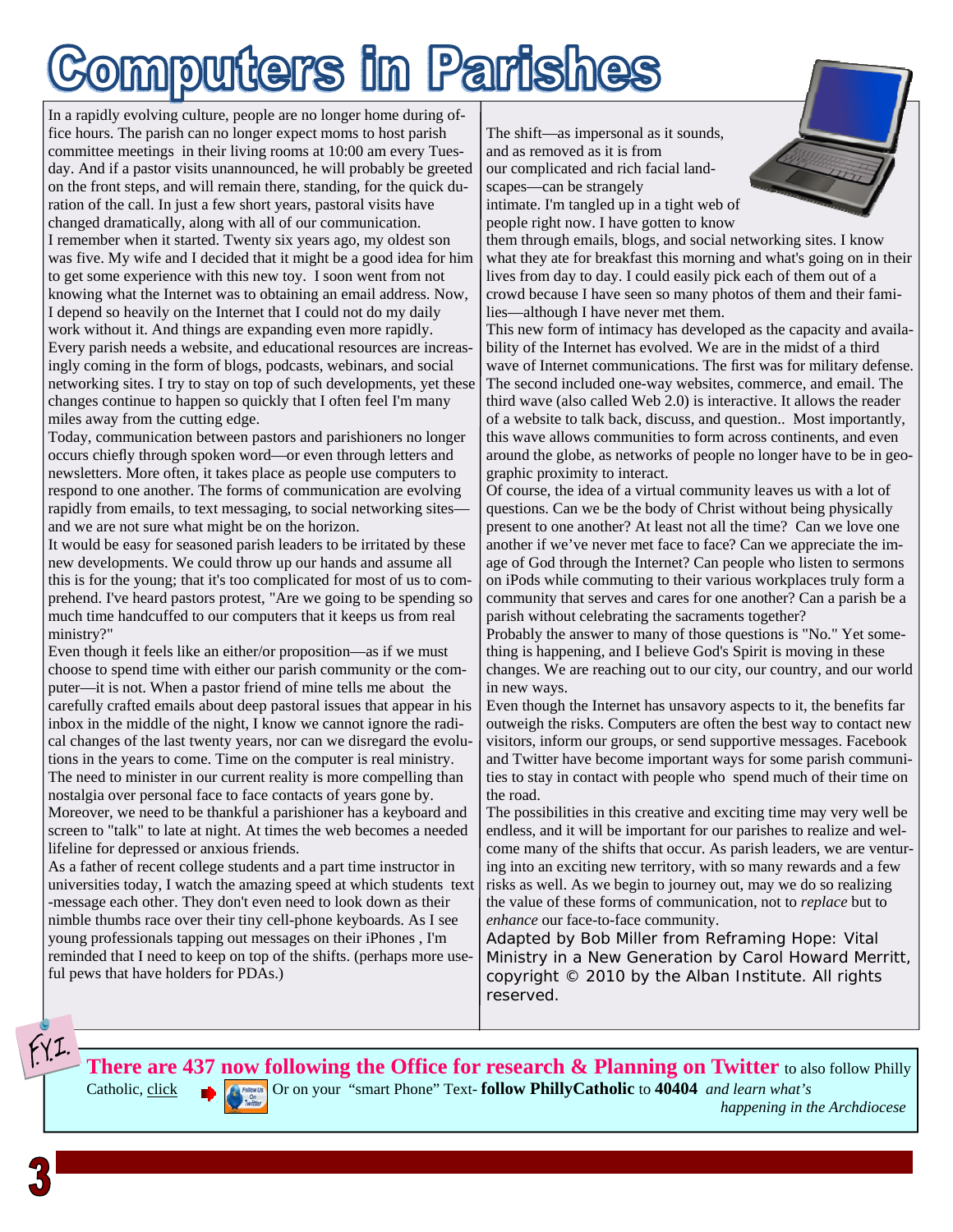*"Communication is the basis for all human interaction and for all group functioning. Every group must take in and use information. The very existence of a group depends on communication, on exchanging information and transmitting meaning"* 



*"Effective communication exists between two persons when the receiver interprets the sender's message in the same way the sender intended it."* David W. Johnson and Frank P. Johnson, "Joining Together: Group Theory and Group Skills"

The three essential elements of communication are: **1**the sender (speaker), **2** the receiver (listener) and **3** the message (meaning).

#### **Listening: Being attentive to the verbal and non-verbal messages**   *Pay attention to the speaker*

- keep eye contact with the speaker
- avoid taking notes when one person is speaking
- listen for both the message and the meaning: what is the person telling you? What is the person saying about the situation that helps you understand their feeling as well as their ideas?
- ask questions that will clarify what you have heard ("You were saying that you felt that our parish needed to be more welcoming. Is there a specific way that you had in mind ?")
- listen for verbs since these indicate action. Most people want action.
- be aware of the non-verbal messages being sent. (Observe facial expressions and body language)
- if you are not sure about something, check it out with the speaker

#### **Speaking:** Make your message clear

#### *Deliver accurate information*

- Avoid general and sweeping statements. Limit your use of absolutes: words such as always, never, everyone, no one. Words that better define most situations are some, many, few, often, rarely, sometimes.
- Do not speak for the unnamed others ("some groups want to ...." or "some people feel that ....")
- Be brief, no one really wants the long version of your story
- Avoid anecdotes and little shorts, people want substantive information
- Speak for yourself and no one else
- Make "I" statements, take ownership of your thoughts and suggestions (example: I think/feel/ believe...". or "It has been my experience.....")

#### *Use provisional language:*

This is a softer way of delivering your message. It is an important tool when collaborating with peers. It may require some practice, since in other aspects of their lives the members of the Parish Pastoral Council or other parish groups may need to give instruction, make decisions or be in charge.

#### *Avoid normal manner of speech (Normal)*

#### *Use provisional language (Provisional)*

"We should take this course of action." (Normal)

- "I wonder if we might consider... (Provisional)
- "This is the way to do it" (Normal)
- "It might be beneficial to try..." (Provisional)

 These statements give insight into the direction in which the speaker would like the group to go but they also allow others to develop their own opinions about the recommendation. Provisional statements invite discussion. *To read more goto:* 

http://archphila.org/pastplan/EducationResources/groups.html

<u>.......................</u>

# **Answer Box**

(see question on page 2)

*Over 4000 weddings were held in Philadelphia Archdiocesan parishes in 2010* 

http://archphila.org/pastplan/PDF/Arch09.pdf